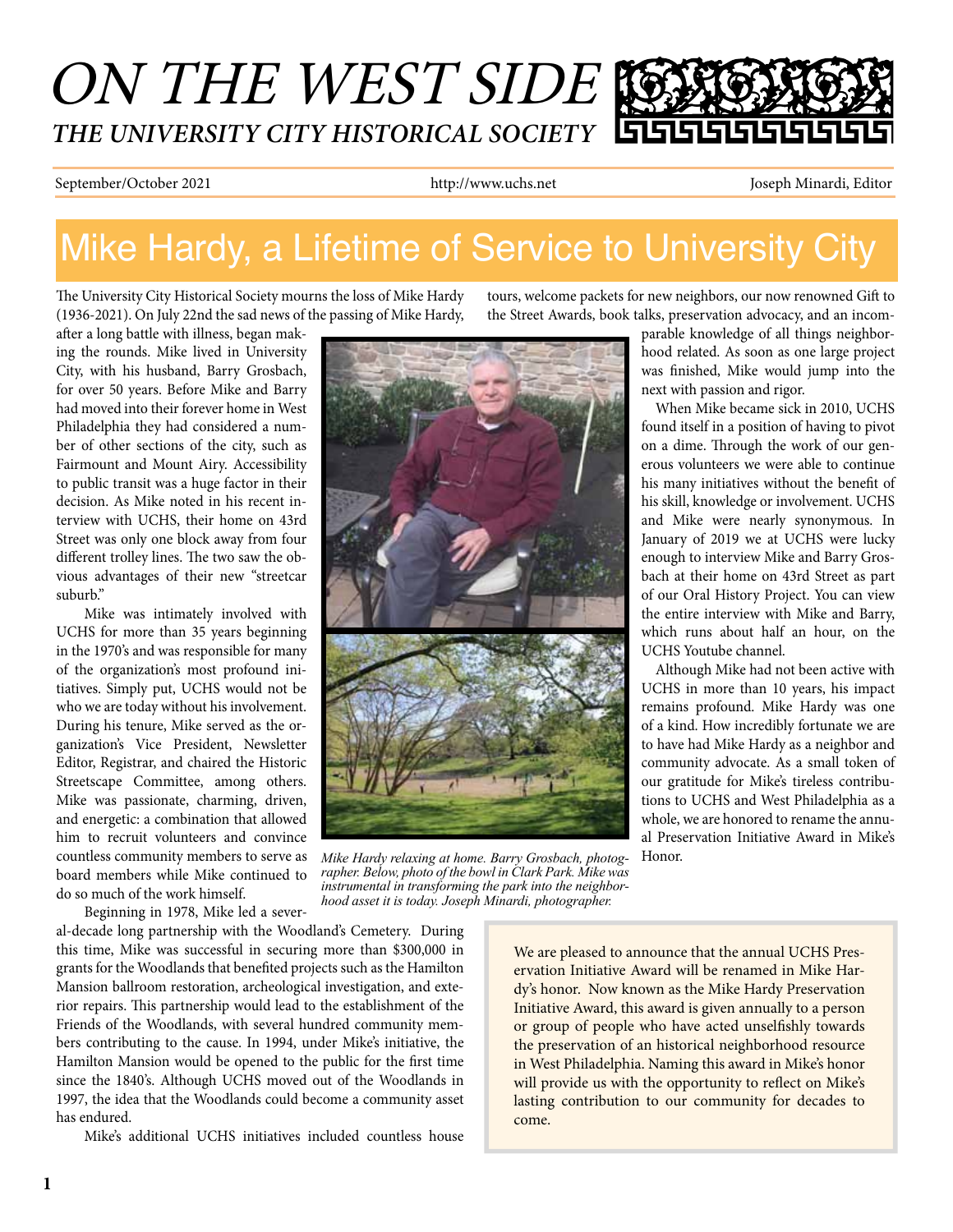### Hakim's Bookstore

South 52nd Street has seen a variety of cultural and commercial activity over the years, from a row of theaters to the protests in the wake of George Floyd's death, but there has been one constant since 1959: Hakim's Bookstore and Gift Shop. Hakim's was the first African American bookstore in Pennsylvania. Dawud Hakim

loved books and learning and he opened the store to share the bounty of Black perspectives. An early adherent to Islam, Dawud Hakim engaged with a variety of people important in the civil rights era such as Dick Gregory and with local mosques who were agitating for social justice. Today, this independent bookstore is operated by Hakim's daughter Yvonne Blake who carries on her father's tradition of selling books and Africana from the same storefront. Since the summer of 2020, Hakim's has been filling orders



 *Undated photograph of the exterior of Hakim's Bookstore & Gift Shop, 210 S. 52nd Street. Courtesy of Yvonne Blake.*

for Black books from across North America and Europe. We are lucky to have this historic community resource in our neighborhood. Why not stop in and pick up some reading for your family or to share with your neighborhood little free library?

## UCHS is Rebranding!

UCHS is in the process of updating our branding materials and collateral, and with that comes a redesign of our logo! We are using this opportunity to design a logo that better reflects our mission to advocate for the preservation of the history, architecture and cultural heritage of West Philadelphia. UCHS is in the process of updating our branding materials and collateral, and with that comes a redesign of our logo! We are using this opportunity to design a logo that better reflects our mission to advocate for the preservation of the history, architecture and cultural heritage of West Philadelphia. This rebranding will also kick off a campaign to expand our membership. We are providing members with the opportunity to weigh in and provide feedback on the new design. Be on the lookout for an email with three logo options currently under consideration and let us know which one is your favorite. The new logo will be revealed in the next issue of On the West Side. This rebranding will also kick off a campaign to expand our membership. We are providing members with the opportunity to weigh in and provide feedback on the new design. Be on the lookout for an email with three logo options currently under consideration and let us know which one is your favorite. The new logo will be revealed in the next issue of On the West Side.

We are excited to announce that the University City Historical Society has a new president with Amy Lambert taking the helm. Amy will be replacing George Poulin as president. We are indebted to George for the fantastic job he's done during his two terms as president. Jennifer Loustau will be taking the Vice President position.

### Spring Garden Historic District is Now a Reality!

Good news! The latest historic district nomination that UCHS has sponsored has made it on to the Philadelphia Register of Historic Places! 3611-3631 Spring Garden Street at the border of Powelton Village and Mantua is significant as the work of H.E. Flower (1869- 1918), a prolific and understudied figure in Philadelphia architectural history who either influenced or heavily borrowed from Willis G. Hale and as an example of Flemish Renaissance Revival architecture subject to late Victorian interest in architectural eclecticism.

In 1894, developer Benjamin Gardiner purchased the Truitt mansion property and constructed eleven contiguous buildings on it containing "all modern improvements and conveniences." The next year, Powelton Village resident and noted brewer Frederick A. Poth took title to the property; Poth dabbled in real estate development in the area including the 4100 block of Parkside Avenue and 3301-15 Powelton Avenue. While Gardiner was listed as the architect on the building permit, our research indicates Henry E. Flower who was a draftsman for Hale and a contributor to the Parkside development. Flower was also responsible for Hawthorne Hall on Lancaster at 39th Street.

Flemish Renaissance Revival architecture is indebted to the merchant architecture of Belgium and the Netherlands in the late Middle Ages. Its nineteenth century revival is partially attributed



*Exterior of house in Spring Garden Historic District. Amy Lambert, photographer.*

to the design for the Belgian Pavilion for the World Exposition in Paris in 1878. Its most recognizable feature is its stepped or curved gable. Buildings are usually brick with terra cotta in Dutch baroque motifs.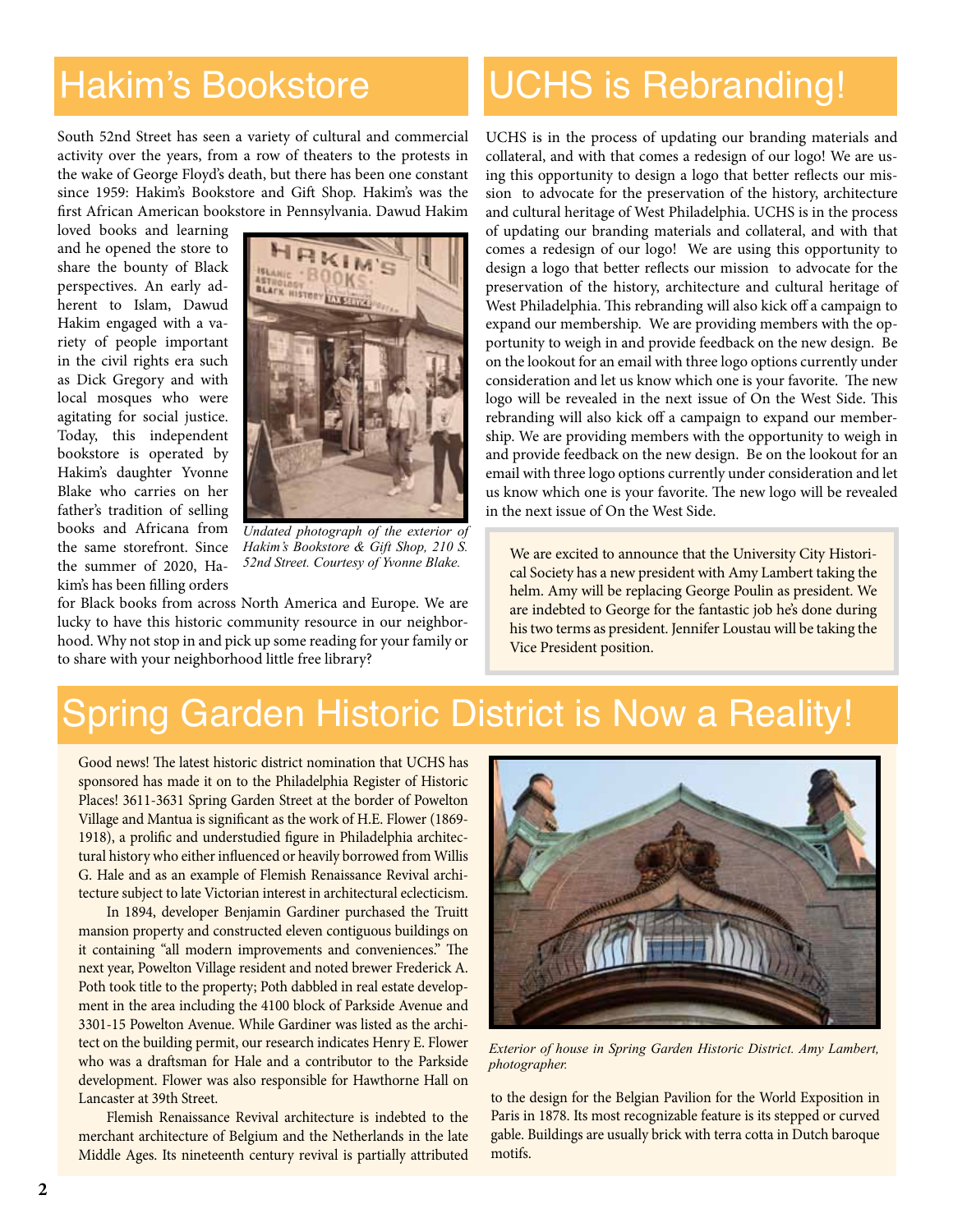#### Member News

#### **Welcome to 2021's New and Restored Members:**

I

**Deirdre Aaron Fred Allen Barfoot Mary McGettigan & Larry Caputo, MD Murray & Libby Dubin & Rosof Jacob Gantz Jeanette Gillison Ivy Gray-Klein Ann Kell Elaine Lander Anita McKelvey Betty Moloznik Julie Orts Tobias Schulze-Cleven Martin Seligman Charles A. Thrall & Sally A. Simmons Carrie Waterman Jeffrey Young Randy Zauhar & Jenny Yu**

#### **2021 Donations to UCHS – Thank You!**

**Eric Cohen & Anne Pomerantz Roger & Joyce Converse Robert Glorioso Michael D. Hardy & Barry L. Grossbach John Puckett & Karin Schaller Maureen Tate Marianna Thomas Helma Weeks**

**Question? Ideas? Contact us at info@UCHS.net**

## Ask the Experts

#### **Don't Get Steamed!**

#### Q: **I think my radiator is malfunctioning. How can I be sure there is a problem?**

A: A steam heating system that isn't working properly will always let you know about it --loud and clear. Its vocabulary will consist of thumps, gurgles, and hisses.

Thumps and gurgles are symptoms of the same malady. They are caused by bubbles of steam struggling through pockets of water. To silence them, you must find where water is collecting and eliminate it.

The first place to look is the boiler. If the water level is too high, then water can be entrained in the steam. This will cause lots of sloshing in the distribution pipes.

If the boiler has a proper water level, then the problem is probably in the radiator. A radiator that slopes the wrong way (that is, away from the valve) will trap water inside itself. Steam bubbling its way through this water can be very noisy.

The cure is to alter the slope of the radiator. Insert wooden shims under the two feet farthest away from the valve. Use a level to make sure that the radiator is now tipping toward the valve. Result: All the water will drain back to the boiler.

Hissing is acceptable only from the vent, and even then only for a brief time. After the steam has risen, the vent should close with an audible pop; silence should reign thereafter. If hissing continues, then it is time to replace the vent.

Of course, you should also replace the vent if it never hisses. A vent that isn't hissing isn't venting air. And if air isn't vented, then steam will be unable to enter and the radiator won't heat properly.

From *The Old-House Journal,* November 1981.

### Mt. Pleasant Primitive Baptist Open House, 6/26/2

On June 6th UCHS hosted an open house at the Mt. Pleasant Primitive Baptist Church at 435-441 N. 38th Street. It was a very successful event with several dozen participants in attendance. Church leaders from the nearby Metropolitan Baptist, St. Andrew and St. Monica, and Tyree AME also participated. The Gothic-revival church was built in 1870 (when it was known as Christ Methodist Episcopal Church), and designed by the firm of Furness & Hewitt. It was recently added to the Philadelphia Register of Historic Places with the nomination written by Amy Lambert.

From the Nomination:

"*Christ Methodist Episcopal Church is a historically significant work by Frank Furness and George W. Hewitt, which vividly illustrates the forms and techniques that made them architects of international stature. Furness and Hewitt are central figures in the High Victorian movement in American architecture, and their Pennsylvania Academy of the Fine Arts is among the most original and imaginative works of the era. At Christ M.E. Church, they creatively adapted High Victorian architectural ideas to the symbolic and practical requirements of a Methodist congregation. The church is an important precursor to the Auditorium Plan, the chief in-*

*novation in American religious architecture in the second half of the nineteenth century. The church and its congregation are intertwined with the development of the Mantua and Powelton Village neighborhoods of west Philadelphia. Further, a few individual members of the congregation contributed significantly to Philadelphia's cultural heritage and in a broader sense, reflected the steadfast aspirations of early west Philadelphia Meth-*

*odists. The circumstances of the church mirrored those of this area, growing steadily until the post-war period. In 1970, the church building was sold by the Methodist Extension Society to an African American Primitive Baptist congregation who continue to worship in the building today.*



*Interior of Mt. Pleasant Primitive Baptist Church. George Poulin, photographer.*